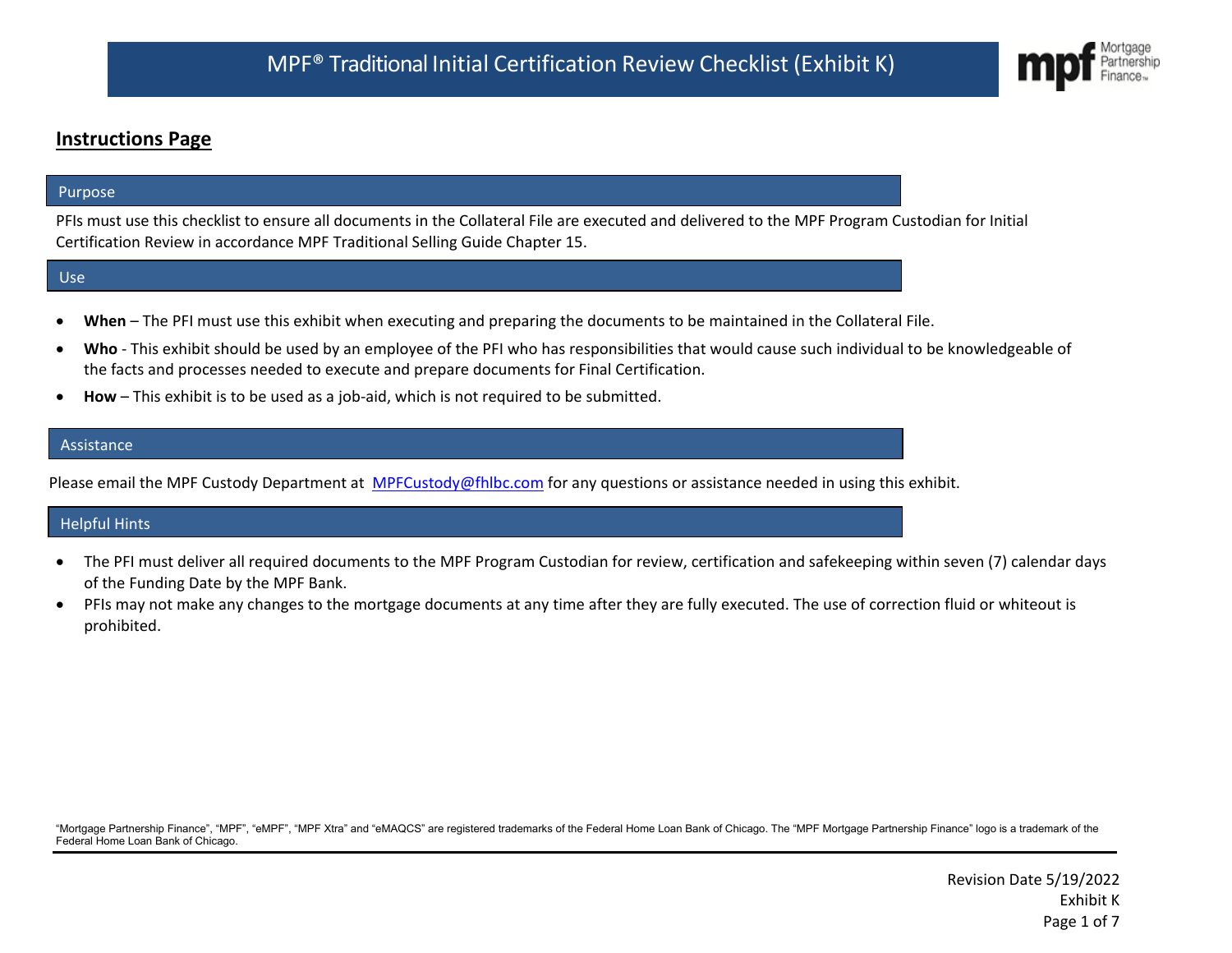

# **MPF TRADITIONAL**

|                                                      | Loan Funding Report ('A' File)- Verify that the following items on the file folder and Note match                                            |  |                                                                                      |  |  |  |  |
|------------------------------------------------------|----------------------------------------------------------------------------------------------------------------------------------------------|--|--------------------------------------------------------------------------------------|--|--|--|--|
| <b>File Folder &amp; Note:</b>                       |                                                                                                                                              |  |                                                                                      |  |  |  |  |
| PFI Name                                             | <b>Master Commitment Number</b>                                                                                                              |  |                                                                                      |  |  |  |  |
|                                                      |                                                                                                                                              |  |                                                                                      |  |  |  |  |
| <b>Borrower Name</b>                                 |                                                                                                                                              |  |                                                                                      |  |  |  |  |
|                                                      | MPF Loan Number (MPF Program Custodian Only)                                                                                                 |  |                                                                                      |  |  |  |  |
| PFI Loan Number                                      |                                                                                                                                              |  |                                                                                      |  |  |  |  |
|                                                      | Original principal amount of the Note - alpha, numeric                                                                                       |  |                                                                                      |  |  |  |  |
|                                                      | Interest Rate - alpha, numeric                                                                                                               |  |                                                                                      |  |  |  |  |
| First payment date stated on the Note                |                                                                                                                                              |  |                                                                                      |  |  |  |  |
| Last payment date stated on the Note (maturity date) |                                                                                                                                              |  |                                                                                      |  |  |  |  |
|                                                      | Monthly principal and interest (P&I) amount (can be over or under \$0.01) - alpha, numeric                                                   |  |                                                                                      |  |  |  |  |
|                                                      | Use of the most recent version of the applicable Fannie Mae and Freddie Mac Uniform Instruments must be used for all legal documents such as |  |                                                                                      |  |  |  |  |
|                                                      | security instruments, notes, riders and addenda in connection with all conventional Mortgage Loans.                                          |  |                                                                                      |  |  |  |  |
|                                                      | Note- Verify the following items for the Note:                                                                                               |  |                                                                                      |  |  |  |  |
|                                                      | Note is original                                                                                                                             |  |                                                                                      |  |  |  |  |
|                                                      | Lost Instrument Bond or Lost Note Affidavit (acceptable as long as the following criteria is verified):                                      |  |                                                                                      |  |  |  |  |
|                                                      |                                                                                                                                              |  |                                                                                      |  |  |  |  |
| Name of PFI                                          |                                                                                                                                              |  |                                                                                      |  |  |  |  |
|                                                      | <b>MPF Master Commitment number</b>                                                                                                          |  | Recording information of Mortgage<br>Name of obligator (surety or insurance company) |  |  |  |  |
| Current PFI loan number                              |                                                                                                                                              |  | Date the bond was executed by surety or insurance company                            |  |  |  |  |
|                                                      | Government Agency case number                                                                                                                |  | Signature of representative for surety or insurance company                          |  |  |  |  |
|                                                      | Name of original Mortgagor(s)                                                                                                                |  | Appropriate Power of Attorney and certification, as required                         |  |  |  |  |
| Property address                                     |                                                                                                                                              |  |                                                                                      |  |  |  |  |
|                                                      | All pages of the Note are present (verify by page number: 1of 4, 2 of 4, etc.)                                                               |  |                                                                                      |  |  |  |  |
|                                                      | Borrower Name: Names on Note and Assignment must match exactly.                                                                              |  |                                                                                      |  |  |  |  |
|                                                      |                                                                                                                                              |  |                                                                                      |  |  |  |  |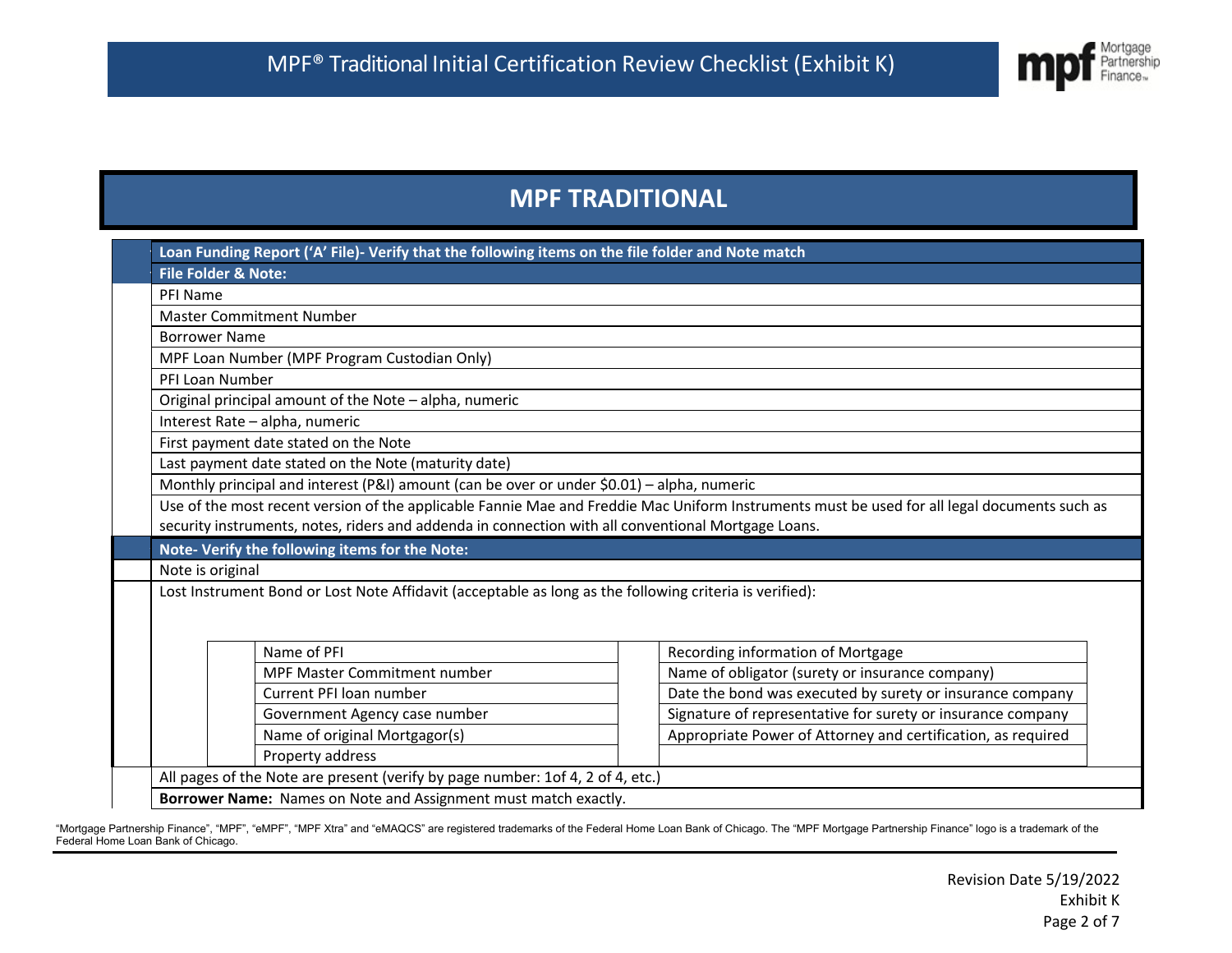H.



ı

| Notarization, Acknowledgement or Witness: Any sections of the Note with notarization, acknowledgement, or witness are complete and have<br>original signatures.                                                                                                                                                                                                                                                                                                                                                 |  |  |  |  |
|-----------------------------------------------------------------------------------------------------------------------------------------------------------------------------------------------------------------------------------------------------------------------------------------------------------------------------------------------------------------------------------------------------------------------------------------------------------------------------------------------------------------|--|--|--|--|
| Original Signatures: Original signature(s) is consistent with Borrower and Co-Borrower name(s); (over and under signing is acceptable).                                                                                                                                                                                                                                                                                                                                                                         |  |  |  |  |
| <b>Corrections:</b> All corrections are initialed by Borrower(s)                                                                                                                                                                                                                                                                                                                                                                                                                                                |  |  |  |  |
| Endorsement Chain: For intervening assignments, the chain of endorsements must be complete from the Originator to the PFI. Verify that the<br>endorsement chain is from the Originator to the PFI and then PFI to [blank]. The endorsement is not required to include a date. If the<br>endorsement includes a date, it must be on or after the Note date.                                                                                                                                                      |  |  |  |  |
| Riders, Addendum, Modification or Assumption-Verify the following items that modify the Note (if applicable):                                                                                                                                                                                                                                                                                                                                                                                                   |  |  |  |  |
| Document is present and original.                                                                                                                                                                                                                                                                                                                                                                                                                                                                               |  |  |  |  |
| If it is a copy, the document must be certified by the PFI (Copies are not allowed for MPF Government MBS).                                                                                                                                                                                                                                                                                                                                                                                                     |  |  |  |  |
| All pages are present (verify by page numbers: 1 of 4, 2 of 4, etc.).                                                                                                                                                                                                                                                                                                                                                                                                                                           |  |  |  |  |
| Signature(s) is/are present (MPF Government MBS requires borrower and co-borrower signature, if applicable).                                                                                                                                                                                                                                                                                                                                                                                                    |  |  |  |  |
| Rider references the Note (MPF Government MBS only).                                                                                                                                                                                                                                                                                                                                                                                                                                                            |  |  |  |  |
| Assignment- Verify the following items on the Note match the Assignment:                                                                                                                                                                                                                                                                                                                                                                                                                                        |  |  |  |  |
| Borrower Name: Names on Note and Assignment must match exactly.                                                                                                                                                                                                                                                                                                                                                                                                                                                 |  |  |  |  |
| Co-Borrower: Co-Borrower Name on Note must match Assignment exactly. Over and Undersigning is acceptable                                                                                                                                                                                                                                                                                                                                                                                                        |  |  |  |  |
| Note Date: Date on Note must match date on Assignment                                                                                                                                                                                                                                                                                                                                                                                                                                                           |  |  |  |  |
| Over and Undersigning: Acceptable on all assignments                                                                                                                                                                                                                                                                                                                                                                                                                                                            |  |  |  |  |
| Street address (including unit number, if applicable), city, state, zip (verify zip if available): Address on Note and Assignment must match exactly,<br>if provided on the Assignment.                                                                                                                                                                                                                                                                                                                         |  |  |  |  |
| Intervening Assignments- Verify the following items for intervening assignments (if applicable): If the PFI delivering the loan is not the Originator,<br>then the PFI must provide an Intervening Assignment. If MERS is designated in the Security Instrument as the original Mortgagee (MOM), no<br>Intervening Assignments are needed as long as the Mortgage remains registered with MERS. If registered with MERS but MERS is not the original<br>Mortgagee, a complete chain of title from the original. |  |  |  |  |
| There is a complete Assignment chain from original Mortgagee to the current PFI. Each required Assignment may be a recorded original, a copy<br>of a recorded Assignment, or a copy of the Assignment sent for recording. (Assignments from an Affiliate Servicer to the PFI can be unrecorded<br>if original is delivered.)                                                                                                                                                                                    |  |  |  |  |
| If a copy, the Intervening Assignment must be a certified copy.                                                                                                                                                                                                                                                                                                                                                                                                                                                 |  |  |  |  |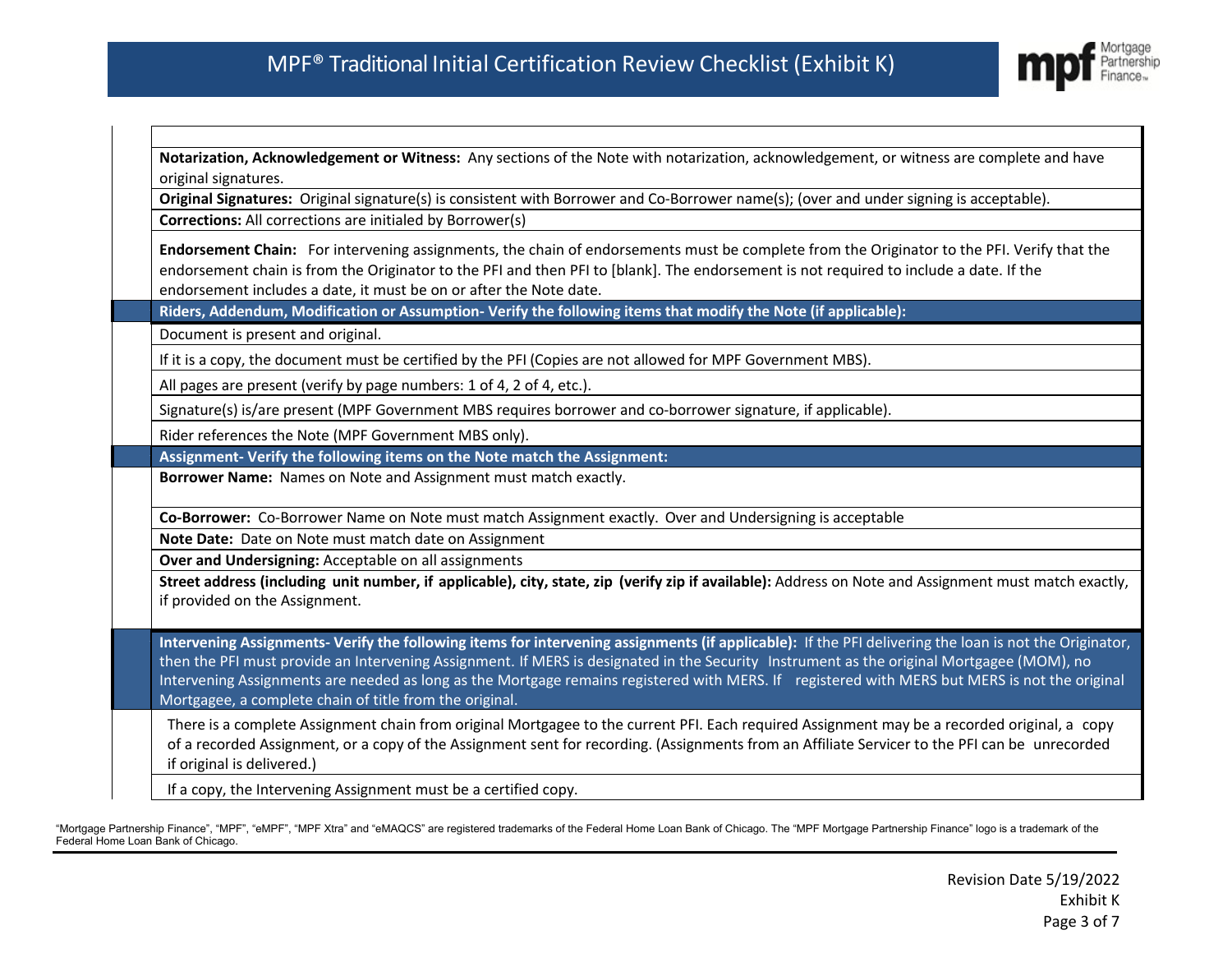

All pages must be present.

Borrower name(s) is consistent with Note.

 Evidence of recording on original. (Review of this item is not required if the MPF Provider provides a waiver stating that an unrecorded original Assignment is acceptable.)

If witness name is typed, the signature must be present.

The Borrower name(s) on the Intervening Assignment must match the Borrower(s) name on the Mortgage.

**PFI Assignment- Verify the following items for the current Assignment from the PFI:**

Assignment is present and must not be "without recourse."

Assignment is original (verify by original signatures).

Borrower name(s) is consistent with the Note.

Assignor is the same as the PFI, and assignee is left blank.

Any sections with notarization, acknowledgment, or witness are complete and have an original signature.

Original signature of Mortgagee or beneficiary (Designated Officer).

 If the Mortgage is registered with MERS as assignee or if MERS is designated in the Security Instrument as the original Mortgagee (MOM), then no PFI Assignment to blank isrequired. If MERS is designated in the Security Instrument as the original Mortgagee (MOM), a copy of the first page of the Security Instrument is required displaying the Mers Min Number and Mers verbiage.

Date of Assignment is on or after the Note date.

Assignment contains the property address or legal description.

Assignment contains the date of the Mortgage.

The Borrower name(s) on the Assignment must exactly match the Borrower name(s) on the Mortgage.

**Allonge- If an allonge is present, verify the following:** 

References to Note must accurate; at least 2 references needed. (For example: Borrower names, loan number, Note date, and property address.)

If dated, the date is not prior to the Note date.

L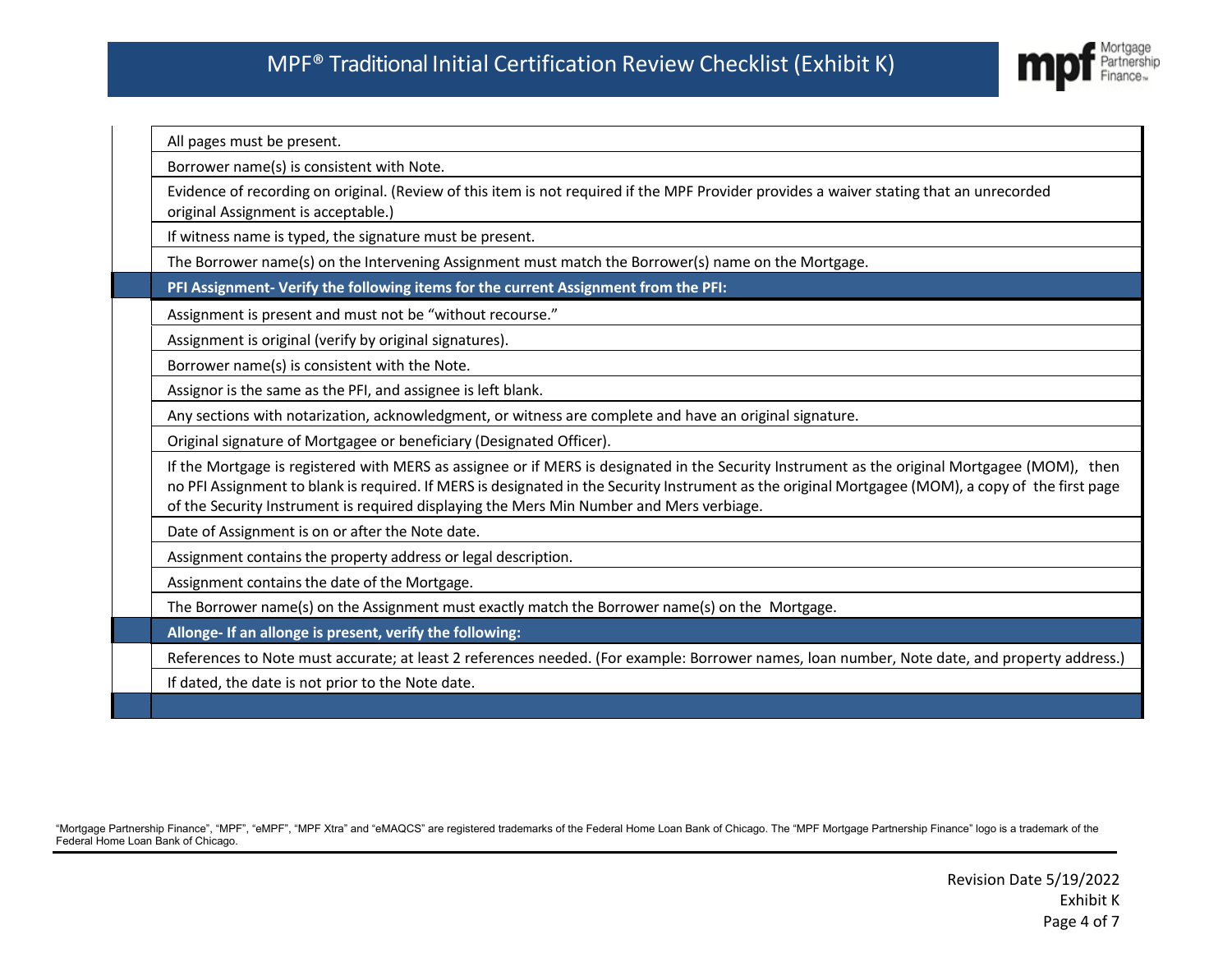

|       | Must be original                                                                                                                                                                                                                                                                                                                                                                                                                                                                                                                                                                                                                                                                                                                                                                                                                                                                                                     |  |  |  |  |  |
|-------|----------------------------------------------------------------------------------------------------------------------------------------------------------------------------------------------------------------------------------------------------------------------------------------------------------------------------------------------------------------------------------------------------------------------------------------------------------------------------------------------------------------------------------------------------------------------------------------------------------------------------------------------------------------------------------------------------------------------------------------------------------------------------------------------------------------------------------------------------------------------------------------------------------------------|--|--|--|--|--|
|       | Must be signed by the Borrower(s)                                                                                                                                                                                                                                                                                                                                                                                                                                                                                                                                                                                                                                                                                                                                                                                                                                                                                    |  |  |  |  |  |
|       | Must be endorsed in blank by the PFI                                                                                                                                                                                                                                                                                                                                                                                                                                                                                                                                                                                                                                                                                                                                                                                                                                                                                 |  |  |  |  |  |
|       | Must have the proper chain of endorsement                                                                                                                                                                                                                                                                                                                                                                                                                                                                                                                                                                                                                                                                                                                                                                                                                                                                            |  |  |  |  |  |
|       | Must contain the "amend and restate" language at the top of the instrument                                                                                                                                                                                                                                                                                                                                                                                                                                                                                                                                                                                                                                                                                                                                                                                                                                           |  |  |  |  |  |
|       | Must follow all other certification requirements                                                                                                                                                                                                                                                                                                                                                                                                                                                                                                                                                                                                                                                                                                                                                                                                                                                                     |  |  |  |  |  |
| CEMA: |                                                                                                                                                                                                                                                                                                                                                                                                                                                                                                                                                                                                                                                                                                                                                                                                                                                                                                                      |  |  |  |  |  |
|       |                                                                                                                                                                                                                                                                                                                                                                                                                                                                                                                                                                                                                                                                                                                                                                                                                                                                                                                      |  |  |  |  |  |
|       | The executed and recorded original CEMA, Fannie Mae Form 3172 is present (CEMA can be a certified copy of the original that was sent<br>to the recording office).                                                                                                                                                                                                                                                                                                                                                                                                                                                                                                                                                                                                                                                                                                                                                    |  |  |  |  |  |
|       | The dollar amount entered in the first blank in Section I (page 1) of the CEMA and the consolidated principal amount of the                                                                                                                                                                                                                                                                                                                                                                                                                                                                                                                                                                                                                                                                                                                                                                                          |  |  |  |  |  |
|       | Consolidated Note must be the same.                                                                                                                                                                                                                                                                                                                                                                                                                                                                                                                                                                                                                                                                                                                                                                                                                                                                                  |  |  |  |  |  |
|       | If new funds were advanced, number 1 on Exhibit A should refer to both the Gap Mortgage and the Gap Note.                                                                                                                                                                                                                                                                                                                                                                                                                                                                                                                                                                                                                                                                                                                                                                                                            |  |  |  |  |  |
|       | The dollar amount entered in the second blank in Section I (page 1) of the CEMA and the dollar amount entered in the corresponding                                                                                                                                                                                                                                                                                                                                                                                                                                                                                                                                                                                                                                                                                                                                                                                   |  |  |  |  |  |
|       | blank on Exhibit A (List of Mortgages, Notes, and Agreements) must be the same.                                                                                                                                                                                                                                                                                                                                                                                                                                                                                                                                                                                                                                                                                                                                                                                                                                      |  |  |  |  |  |
|       | CEMA must be signed by Borrower(s) and a representative of the Originator.                                                                                                                                                                                                                                                                                                                                                                                                                                                                                                                                                                                                                                                                                                                                                                                                                                           |  |  |  |  |  |
|       | If the last page of the CEMA contains completed Notary information, it must be signed, and dated.                                                                                                                                                                                                                                                                                                                                                                                                                                                                                                                                                                                                                                                                                                                                                                                                                    |  |  |  |  |  |
|       | The Mortgaged Property is in New York.                                                                                                                                                                                                                                                                                                                                                                                                                                                                                                                                                                                                                                                                                                                                                                                                                                                                               |  |  |  |  |  |
|       | CEMA must include Exhibits A through D:                                                                                                                                                                                                                                                                                                                                                                                                                                                                                                                                                                                                                                                                                                                                                                                                                                                                              |  |  |  |  |  |
|       | <b>Exhibit A</b> (List of Mortgages, Notes, and Assignments) - list of all notes and mortgages being consolidated, extended and<br>modified. The original notes listed in Exhibit A (the Gap Note and other prior notes and CEMAs) are not required to be held by<br>the Custodian.<br><b>Exhibit B</b> (Property Description (legal description of property)<br><b>Exhibit C</b> (Consolidated Note and Addenda) – must contain the required "amend and restate" language described in the<br>Consolidated Note section above. Exhibit C does not need to show the Borrower(s) signature(s).<br>Exhibit D (Consolidated Mortgage and Riders) – the dollar amount entered in the first blank in Section I (page1) of the CEMA<br>and the dollar amount entered in the corresponding blank in Exhibit D must be the same. The copy of the consolidated<br>mortgage does not need to show the Borrower(s) signatures). |  |  |  |  |  |

Federal Home Loan Bank of Chicago.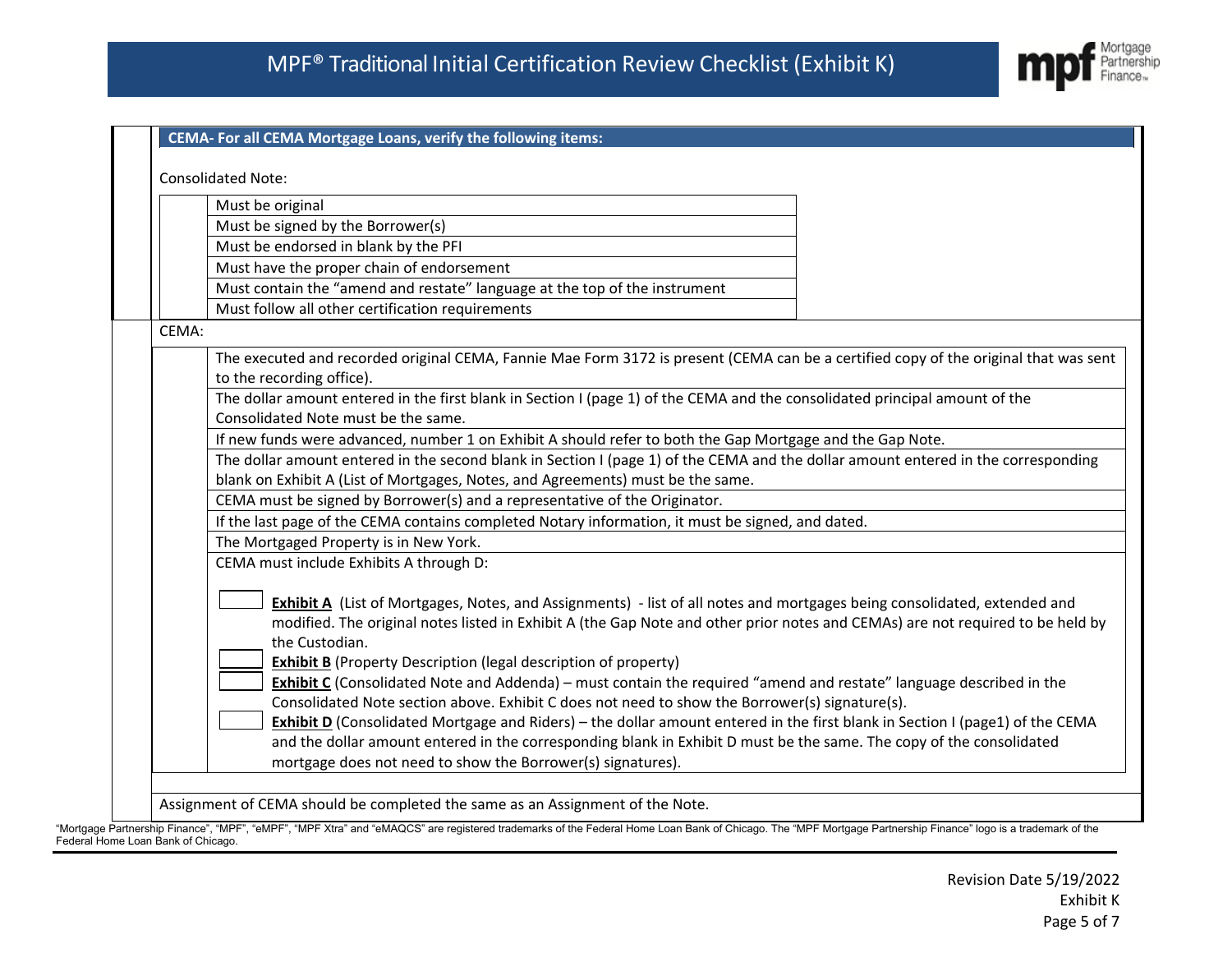

|                                                                                                                                            | Power of Attorney- If the Mortgage documents are signed by an individual representing a Borrower under a Power of Attorney (POA), then verify<br>the following items:                      |  |  |  |
|--------------------------------------------------------------------------------------------------------------------------------------------|--------------------------------------------------------------------------------------------------------------------------------------------------------------------------------------------|--|--|--|
|                                                                                                                                            | POA: POA is present.                                                                                                                                                                       |  |  |  |
|                                                                                                                                            | POA is original or is a certified copy by the PFI or the originator of the Mortgage Loan.                                                                                                  |  |  |  |
|                                                                                                                                            | Custodian: If the POA is not present, cite Exception and enter the names of the Borrower and signer (Attorney-In-Fact) in the explanation field.                                           |  |  |  |
| <b>Notarization:</b> POA is notarized. The date of the POA must be on or before the Note date.                                             |                                                                                                                                                                                            |  |  |  |
|                                                                                                                                            | Trust Agreements - If the title to a property is held in a trust, verify the information in the following table and see the examples below for<br>acceptable signature format.             |  |  |  |
|                                                                                                                                            | <b>Land Trusts</b>                                                                                                                                                                         |  |  |  |
|                                                                                                                                            | Land Trust Document: There is a true certified copy of the original Land Trust.                                                                                                            |  |  |  |
| Land Trust Title: The title of the Trust, including the Trust number and date (if applicable), must appear below the Trust signature line. |                                                                                                                                                                                            |  |  |  |
|                                                                                                                                            | Note Execution: The title of the Trust, including the Trust number and date (if applicable), must appear below the Trust signature line.                                                   |  |  |  |
|                                                                                                                                            | <b>Living (Inter Vivos) Trusts</b>                                                                                                                                                         |  |  |  |
|                                                                                                                                            | Borrower Executing as Individual: All Borrowers must execute the Note individually (if there are any co-signers, each co-singer must also execute<br>the Note as an individual).           |  |  |  |
|                                                                                                                                            | Borrowers Named as Trustee: All Borrowers who are named as Trustee must execute the Note as Trustee.                                                                                       |  |  |  |
|                                                                                                                                            | Trust Name: On the signature page of the Note after the Trustee's signature, the full name of the Trust must be present and include the date of<br>the trust. (Example provided on page 7) |  |  |  |